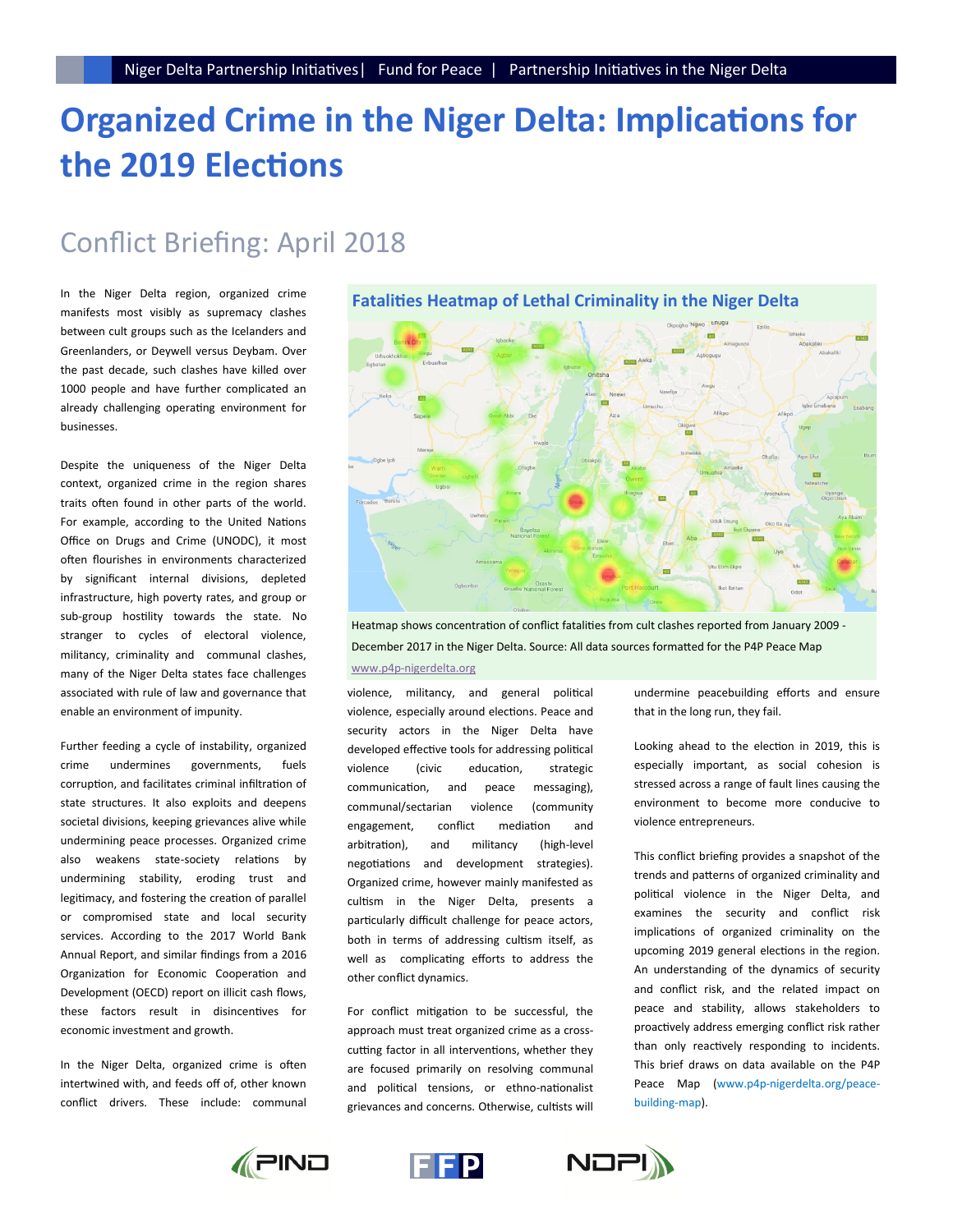



#### Figure 1: Reported fatalities in the Niger Delta from 2009—2017 Sources: Nigeria Watch and ACLED data, integrated on the P4P Peace Map (www.p4p-[nigerdelta.org\)](http://www.p4p-nigerdelta.org)

### Organized Crime: An Opportunistic Venture

Organized crime, predominately manifested as cultism in the Niger Delta, flourishes in environments experiencing communal, militant, and political violence. Similar to a parasite that takes advantage of a weakened host, cult groups in the Niger Delta utilize the chaos and discontent caused by the growth of intercommunal, political, and other types of violence for both short– and long-term economic gains. Their business model takes advantage of (and exacerbates) societal cleavages and mistrust between the government and local populations, not only by providing parallel systems of commerce, but also stepping into the role of security for hire.

For example, in facilitating the trafficking of weapons to aggrieved groups in the Niger Delta, or into and out of the sub-region, cultists undermine the legitimate monopoly on the use of force by the state. In offering their services to ethnic groups and political parties, as well as by playing the role of middleman between these groups and others, especially oil smugglers and pirates, they further provide opportunities for illicit profit while fueling instability. Thus, in order to protect their business model, cult groups act as spoilers in efforts to mitigate any type of conflict in isolation, by leveraging preexisting networks and manipulating grievances to stay ahead of peace and security actors.

### Organized Crime: The 2011 & 2015 Elections

Political tensions and violence were sharply elevated in both the lead-up to and the aftermath of the 2011 and 2015 elections. Broadly speaking, violence entrepreneurs such as cult groups, profited from the chaotic environment created by political dynamics.

Cult groups were active during both the 2011 federal and gubernatorial election period. While not always explicitly connected to political parties, clashes between rival groups in supremacy battles underscores the history of these groups in fueling violence and undermining stability by utilizing networks and group affiliations.

Data uploaded to the P4P Peace Map includes several incidents related to cult and political violence during these election periods. For example, in August 2011, two cult groups, the

Greenlanders and the Icelanders, clashed in the lead-up to gubernatorial elections in Yenagoa LGA in Bayelsa. According to reports, the Greenlanders were associated with the Labour Party (LP) and the Icelanders were affiliated with the People's Democratic Party (PDP). Another cult group, the Vikings, were also involved in the violence, which resulted in 15 fatalities. In December 2011, one cult group reportedly attacked a rival group, resulting in five fatalities in Ondo East LGA. Both groups were allegedly connected to local politicians in Ondo. In September 2012, suspected cultists killed four people after the inauguration of PDP ward executives. In October, cultists reportedly attacked a LP campaign rally, increasing tensions between political groups in Akoko South-West LGA in Ondo.

In the 2015 election season, political tensions were again sharply elevated in the run-up to the March federal election, the April gubernatorial elections, and the May local elections. The 2015 elections saw the rise and ultimate victory of a stronger opposition party, as Muhammadu Buhari of the All Progressives Congress (APC) defeated the sitting President Goodluck Jonathan of the People's Democratic Party (PDP) in the federal election. While, on the surface, this was indicative of deepening political democratization in Nigeria, it simultaneously also created a broader marketplace for violence entrepreneurs.

Reports of cult violence in the Niger Delta have been on the rise since 2015, peaking in 2016. Data uploaded to the P4P Peace Map includes multiple incidents of clashes between cult groups and attacks on political opponents. In the lead-up to, and the aftermath of, the 2015 elections, cult groups were actively recruited and co-opted by political parties to propagate violence for profit. For example, in April 2015, rival cult groups reportedly clashed at a polling center, resulting in one fatality. Violence then continued between the two groups after the election. Other incidents include reports of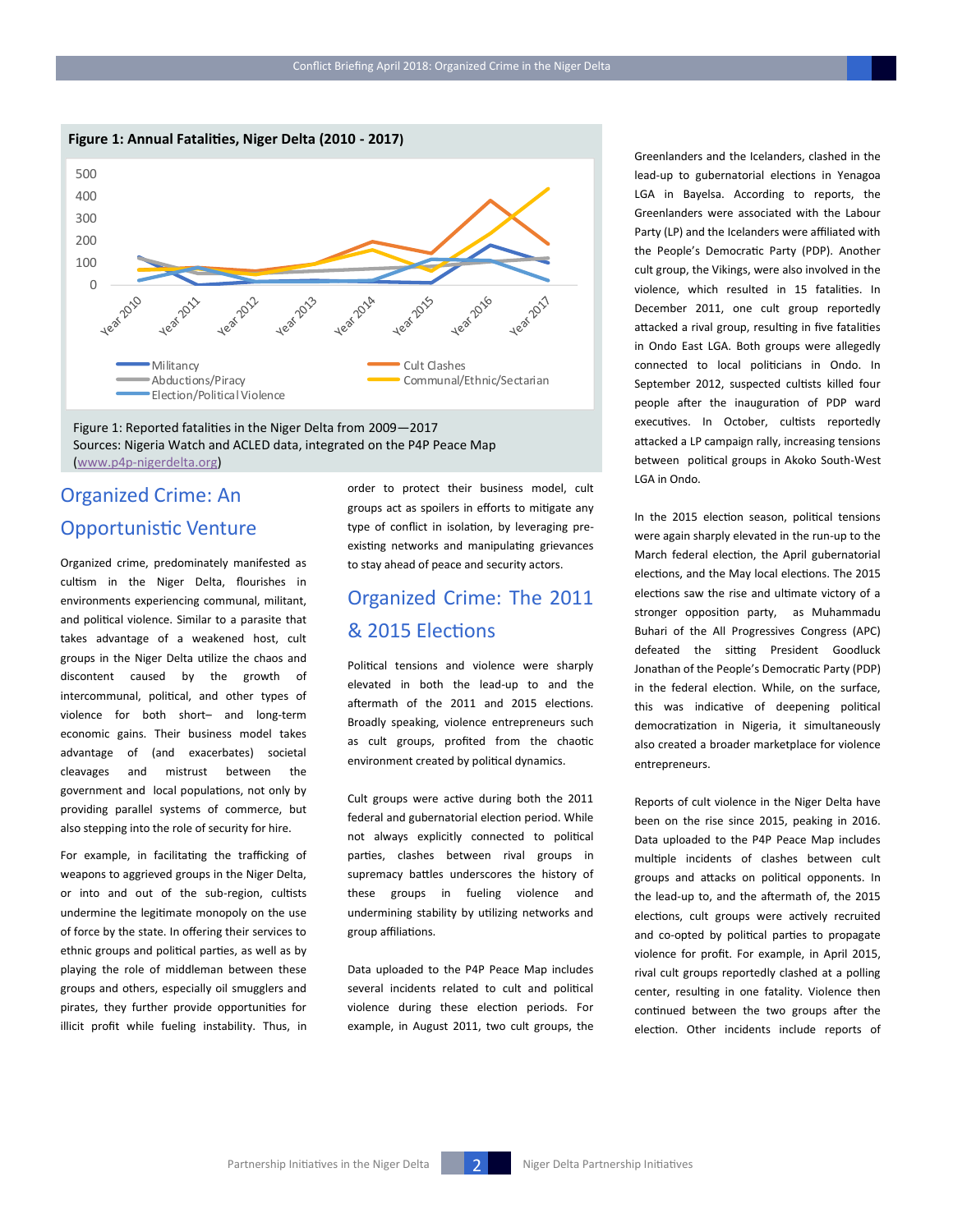political parties employing cult groups to attack political opposition groups.

The data also included multiple reports of supremacy battles and clashes between rival cult groups during this time. For example, in January 2015, the Icelanders and the Greenlanders fought over oil bunkering, resulting in one fatality.

The political dimension of cult violence has continued even after election-related tensions began to decline in the Niger Delta. For example, the continuing close relationship between cult groups and other forms of violence can be seen in a February 2017 incident report in Ondo State, where clashes between two cult groups resulted in four fatalities. The clash was reportedly triggered when defectors from a political party were rebuffed when they tried to rejoin the political party's cult group. In December, a large group of suspected cultists attacked Ondo's Independent National Electoral Commission (INEC) office, killing one person and injuring several others. The attack was reportedly motivated by the non-release of

election materials to the opposition party, the APC.

Organized crime in the region has also taken on other dimensions, notably piracy and abductions. For example, in December 2017, suspected pirates and cult members killed two people and injured a policeman in Bayelsa. The data includes numerous incidents of kidnapping perpetrated by various cult groups in the Niger Delta. Another example, from May 2016, involved suspected members of the Deybam cult group, who allegedly killed five people and kidnapped two others in Rivers State. The victims were reportedly members of the Icelander cult group. As recently as February 2018, a youth leader was kidnapped by suspected members of the Icelander cult group. The examples indicate that the growth of organized crime in the region can have direct effects on peace and security in the lead-up to the 2019 presidential and gubernatorial elections.

### Organized Crime & Election Cycles

According to data uploaded to the P4P Peace Map, incidents of cult violence, including reports of piracy and abductions, have occurred in all nine Niger Delta States.

Considering that organized crime thrives in an environment fraught with political and social fissures, it is perhaps not surprising that the most lethal spike in cult violence occurred in Rivers State in 2016, just as a series of polarizing state and local elections were taking place. Often there was an explicit link between criminality and political violence. For example, in August 2011, 15 people were reportedly killed in a clash between members of the Greenlander and Icelander cult groups in Kolokuma/Opokuma LGA in Bayelsa. The cult groups were thought to be sponsored by supporters of two rival political parties in the state. Abductions have also occasionally had a political dimension. In Bayelsa during the 2015 election period, five members of the PDP were kidnapped by suspected pirates in Brass LGA.

#### **Fatalities from Cult Violence, Niger Delta States All Conflict Fatalities by State (2010 - 2018)**





Figure 2: Reported fatalities from cult/gang violence in the Niger Delta, January 2010 - March 2018. Sources: Nigeria Watch data, integrated on the P4P Peace Map (www.p4p-[nigerdelta.org/\)](http://www.p4p-nigerdelta.org)

Figure 3: Fatalities by type and state: January 2010 - March 2018. Sources: All data sources integrated on the P4P Peace Map (www.p4p-[nigerdelta.org/\)](http://www.p4p-nigerdelta.org)